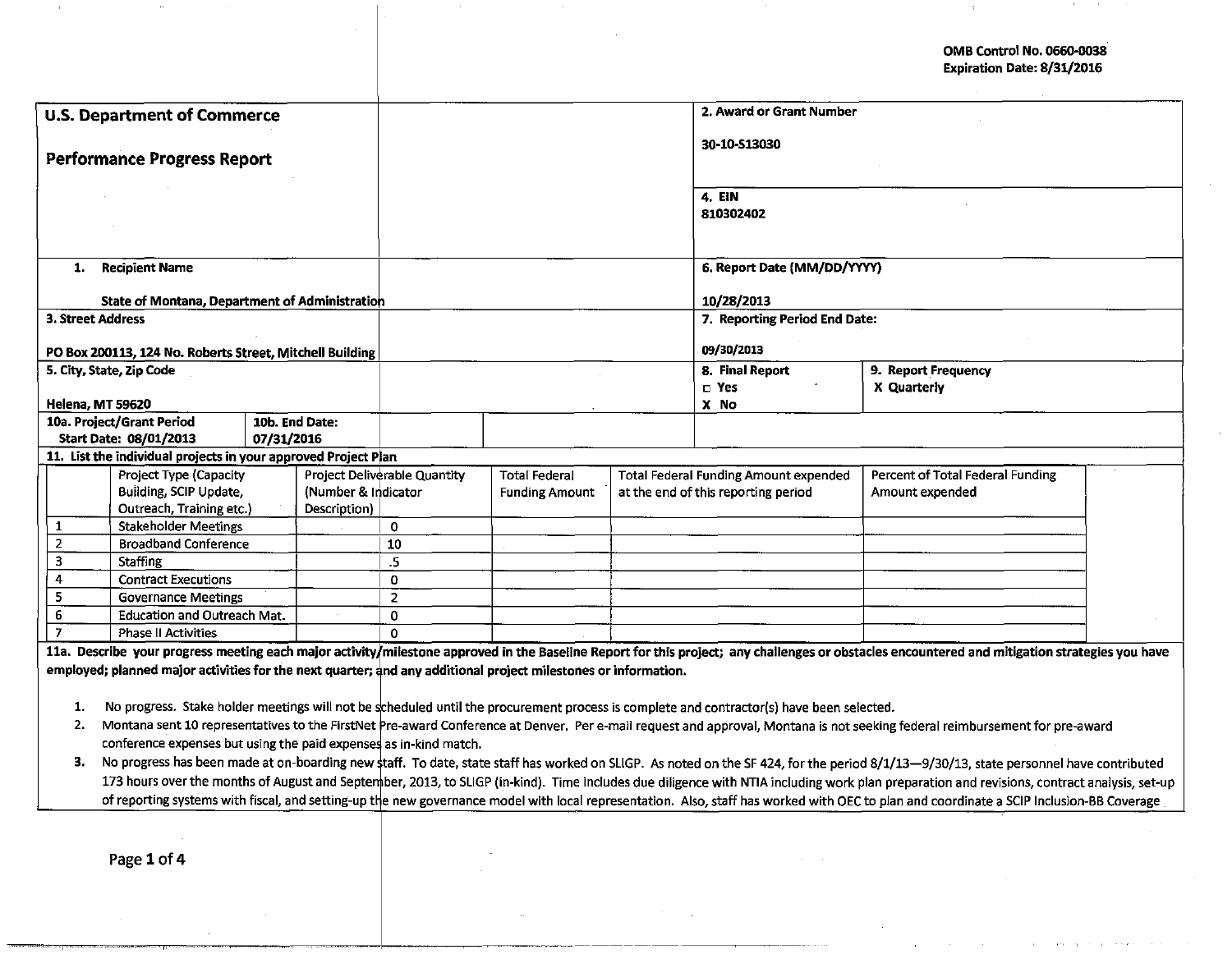Workshop scheduled for November  $5<sup>th</sup>$  and  $6<sup>th</sup>$  at the State Capitol Building.

- 4. There have not been any contract executions to date.
- 5. Staff made SUGP presentations to the LMR/SIBG at the August and September meetings. The first meeting of the expanded 51GB is scheduled for December 10, 2013. Efforts to date included drafting an Executive Order for the Governor that authorizes and directs the SIGB, inviting State-wide Associations to join the SIGB, getting 2 nominations from each Association and working with the Governor's Office to issue appointment letters. Seats added to the SIGB are: State Fire Chiefs, State Volunteer Fire Chiefs, Montana Emergency Medical Association, Montana Sheriffs and Peace Officers Association, Montana Chiefs of Police, Montana Association of Counties, Montana League of Cities and Towns and, two Montana Teleco Associations (non-voting). Additionally, the Governor's Office, Transportation, Justice, Administration (CIO), and Disaster and Emergency Services have seats on the SIGB. Note that MSPOA, the Governor's Office, Transportation, Justice, and Administration (CIO) were SIGB members from 2011 to present.
- 6. Education and Outreach Materials have not yet been developed or distributed.
- 7. Phase II activities are unknown at this time.

11b. If the project team anticipates requesting any changes to the approved Baseline Report in the next quarter, describe those below. Note that any substantive changes to the Baseline Report must be approved by the Department of Commerce before implementation.

Because we are expensing state funds to pay for pre-award travel (in-kind), there is \$14,994 federal that needs to be re-programmed (see budget narrative).

11c. Provide any other information that would be useful to NTIA as it assesses this project's progress.

- There is uncertainty about the content of education and outreach materials. Montana SLIGP does not want to raise expectations of the local and tribal jurisdictions only to discover that<br>local areas are not covered or that participate in meetings 2 and 3.8.
- B. In authorizing the SLIGP Program acceptance by the State of Montana, the Legislature passed the following Motion during the 2013 Session: "state's FirstNet planning efforts include substantive participation from private telecommunications network providers, both wireline and wireless, and the plan developed must seek to maximize the use of existing private telecommunications infrastructure and must prohibit the use of FirstNet to compete with private telecommunications providers, pursuant to Title 2, Chapter 17, part 6". As part of standing-up the SLIGP in Montana, to be in compliance with the Legislative motion, the SPOC has requested input from the Montana Teleco's "to ensure that private telecommunications providers have substantive participation with the state's education and outreach planning as well as the data collection planning requirements of the SLIGP grant". The SPOC goes on to state in correspondence to the Teleco Associations: "Our intent is to review everyone's feedback and develop a list of requirements and deliverables for the RFP when we go out to contract services for (to) fulfill the grant requirements". Input from the Telcos' was requested on October 17, 2013. We have not received comment by October 28, 2013. Accordingly, the SPOC has delayed moving forward with the RFP-contract process until the Telco's respond, staff can review the responses and the SIGB can review and approve a course of action. In the absence of a response to date, and with the 1) OEC SCIP/BB Coverage Workshop scheduled for November 5 and 6, 2013; and, 2) the organizational meeting of the new SIGB on November 12, 2013 (meeting postponed due to delay in Governor appointments), the SPOC has requested that the Telco's reply during November so the SIGB can consider the matter at its December 10, 2013 meeting. This necessary process has delayed the RFP/Contract process until January, 2014.

--·~----~------------ II

11d. Describe any success stories or best practices you have identified. Please be as specific as possible.

12. Personnel

None

Page 2 of 4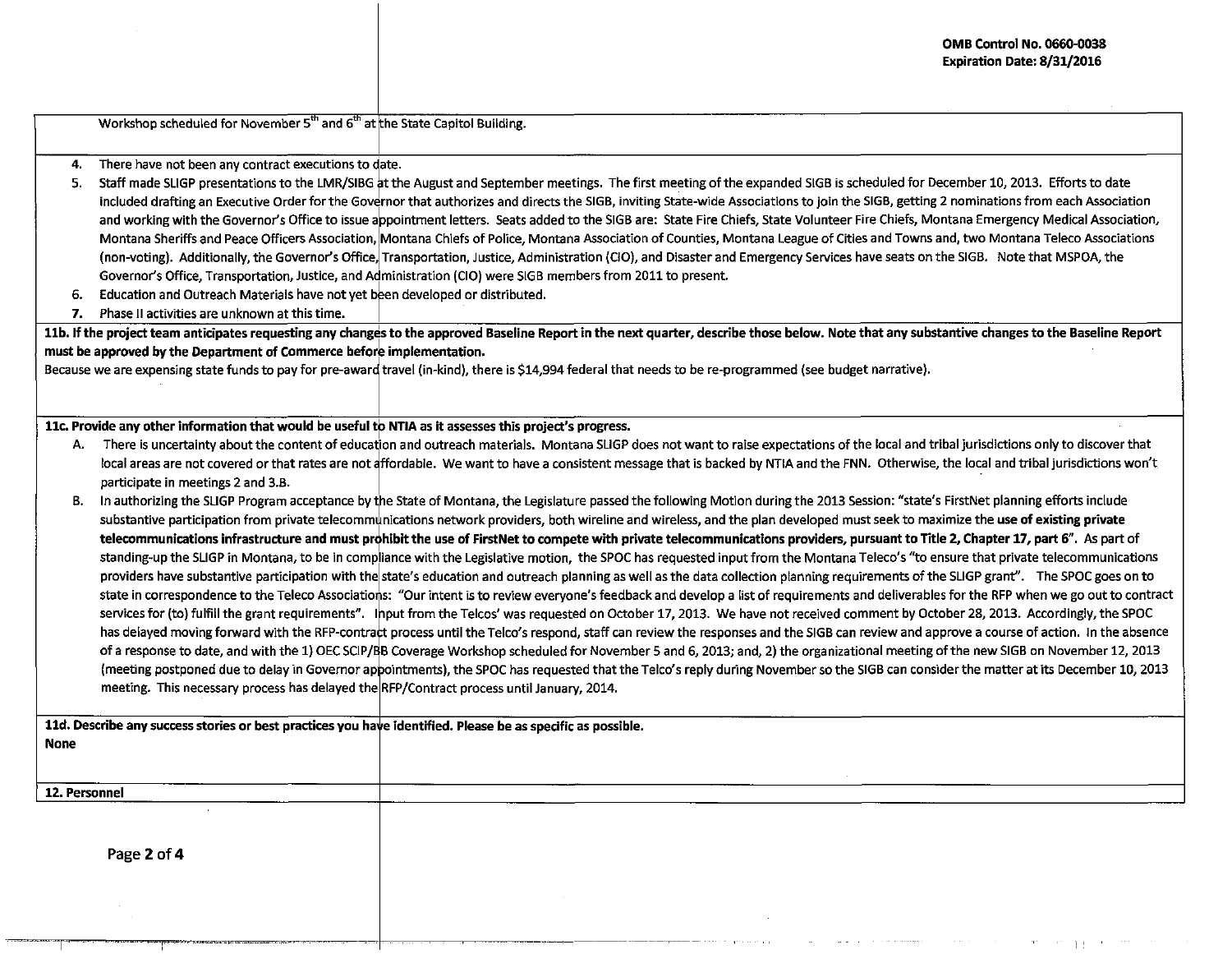|                                                                             |                                                                                                               |                              |                                                |                                         |                                                                                                                               |                               |                               |             |                                                                                                                                        |                                                 | <b>OMB Control No. 0660-0038</b><br><b>Expiration Date: 8/31/2016</b>                                                                                                                                                                                                                                                                                                                               |  |
|-----------------------------------------------------------------------------|---------------------------------------------------------------------------------------------------------------|------------------------------|------------------------------------------------|-----------------------------------------|-------------------------------------------------------------------------------------------------------------------------------|-------------------------------|-------------------------------|-------------|----------------------------------------------------------------------------------------------------------------------------------------|-------------------------------------------------|-----------------------------------------------------------------------------------------------------------------------------------------------------------------------------------------------------------------------------------------------------------------------------------------------------------------------------------------------------------------------------------------------------|--|
|                                                                             |                                                                                                               |                              |                                                |                                         |                                                                                                                               |                               |                               |             |                                                                                                                                        |                                                 |                                                                                                                                                                                                                                                                                                                                                                                                     |  |
| 12b. Staffing Table                                                         | reorganization planning and implementation, and, program set-up and launch.                                   |                              |                                                |                                         |                                                                                                                               |                               |                               |             |                                                                                                                                        |                                                 | 12a. If the project is not fully staffed, describe how any lack of staffing may impact the project's time line and when the project will be fully staffed. The project is in start-up; the CIO, COO (SPOC),<br>Bureau Chief and Bureau staff member, all paid from the State General Fund, have contributed to SLIGP grant application development, due diligence, conference and calls, governance |  |
|                                                                             |                                                                                                               |                              |                                                |                                         |                                                                                                                               |                               |                               |             |                                                                                                                                        |                                                 |                                                                                                                                                                                                                                                                                                                                                                                                     |  |
|                                                                             | <b>Job Title</b>                                                                                              |                              |                                                | FTE %                                   | <b>Project(s) Assigned</b><br>Change                                                                                          |                               |                               |             |                                                                                                                                        |                                                 |                                                                                                                                                                                                                                                                                                                                                                                                     |  |
| <b>SLIGP Start-up Manager</b>                                               |                                                                                                               |                              |                                                | .5                                      | SLIGP Plans and Reports; Reconstitute SIGB; Set-up OEC BB Coverage WS; SLIGP start-<br>up. Salary is from state general fund. |                               |                               |             |                                                                                                                                        |                                                 |                                                                                                                                                                                                                                                                                                                                                                                                     |  |
|                                                                             |                                                                                                               |                              |                                                |                                         |                                                                                                                               |                               | Add Row                       | Remove Row  |                                                                                                                                        |                                                 |                                                                                                                                                                                                                                                                                                                                                                                                     |  |
| 13. Subcontracts (Vendors and/or Subrecipients) N/A                         |                                                                                                               |                              |                                                |                                         |                                                                                                                               |                               |                               |             |                                                                                                                                        |                                                 |                                                                                                                                                                                                                                                                                                                                                                                                     |  |
|                                                                             |                                                                                                               |                              |                                                |                                         |                                                                                                                               |                               |                               |             | 13a. Subcontracts Table -- Include all subcontractors. The totals from this table must equal the "Subcontracts Total" in Question 14f. |                                                 |                                                                                                                                                                                                                                                                                                                                                                                                     |  |
| Name                                                                        | <b>Subcontract Purpose</b>                                                                                    |                              | <b>Type</b><br>(Vendor/Subred.)                |                                         | RFP/RFQ<br>Issued<br>(Y/N)                                                                                                    | Contract<br>Executed<br>(Y/N) | Start<br>Date                 | End<br>Date | <b>Total Federal</b><br><b>Funds Allocated</b>                                                                                         | <b>Total Matching</b><br><b>Funds Allocated</b> | Project and % Assigned                                                                                                                                                                                                                                                                                                                                                                              |  |
|                                                                             | <b>Needs Assessment</b><br><b>Meeting Facilitation</b><br>Legal (MOU)<br><b>Technical</b><br>Website          |                              | Vendor<br>Vendor<br>Vendor<br>Vendor<br>Vendor |                                         | N<br>N<br>N<br>N<br>N                                                                                                         | N<br>N<br>N<br>N<br>Ν         |                               |             | 410,931<br>(Inclusive)<br>(Inclusive)<br>(Inclusive)<br>(Inclusive)                                                                    | 102,733                                         | <b>NA</b>                                                                                                                                                                                                                                                                                                                                                                                           |  |
| 13b. Describe any challenges encountered with vendors and/or subrecipients. |                                                                                                               |                              |                                                |                                         |                                                                                                                               |                               | Remove Row                    |             |                                                                                                                                        |                                                 |                                                                                                                                                                                                                                                                                                                                                                                                     |  |
| 14. Budget Worksheet                                                        |                                                                                                               |                              |                                                |                                         |                                                                                                                               |                               |                               |             |                                                                                                                                        |                                                 |                                                                                                                                                                                                                                                                                                                                                                                                     |  |
|                                                                             | Columns 2, 3 and 4 must match your current project budget for the entire award, which is the SF-424A on file. |                              |                                                |                                         |                                                                                                                               |                               |                               |             |                                                                                                                                        |                                                 |                                                                                                                                                                                                                                                                                                                                                                                                     |  |
|                                                                             | Only list matching funds that the Department of Commerce has already approved.                                |                              |                                                |                                         |                                                                                                                               |                               |                               |             |                                                                                                                                        |                                                 |                                                                                                                                                                                                                                                                                                                                                                                                     |  |
| Project Budget Element (1)                                                  |                                                                                                               | Federal Funds<br>Awarded (2) |                                                | <b>Approved Matching</b><br>Funds $(3)$ |                                                                                                                               | <b>Total Budget</b><br>(4)    | Federal Funds<br>Expended (5) |             | <b>Approved Matching Funds</b><br>Expended (6)                                                                                         |                                                 | <b>Total Funds Expended (7)</b>                                                                                                                                                                                                                                                                                                                                                                     |  |
| a. Personnel Salaries                                                       |                                                                                                               | 250,000                      |                                                |                                         | 330,272                                                                                                                       | 580,272                       |                               | 0.          | 7,018                                                                                                                                  |                                                 | 7,018                                                                                                                                                                                                                                                                                                                                                                                               |  |
| b. Personnel Fringe Benefits                                                |                                                                                                               | 56850                        |                                                | 75,104                                  |                                                                                                                               | 131,954                       |                               | $\Omega$    | 2,343                                                                                                                                  |                                                 | 2,343                                                                                                                                                                                                                                                                                                                                                                                               |  |
|                                                                             |                                                                                                               |                              |                                                |                                         |                                                                                                                               |                               |                               |             |                                                                                                                                        |                                                 |                                                                                                                                                                                                                                                                                                                                                                                                     |  |

 $\mathcal{L}_{\mathbf{X}}$  .

.<br>In the contract of the contract of the contract of the contract of the contract of the contract of the contract

and a state

Page 3 of 4

 $\sim$ 

 $\sim 10^7$